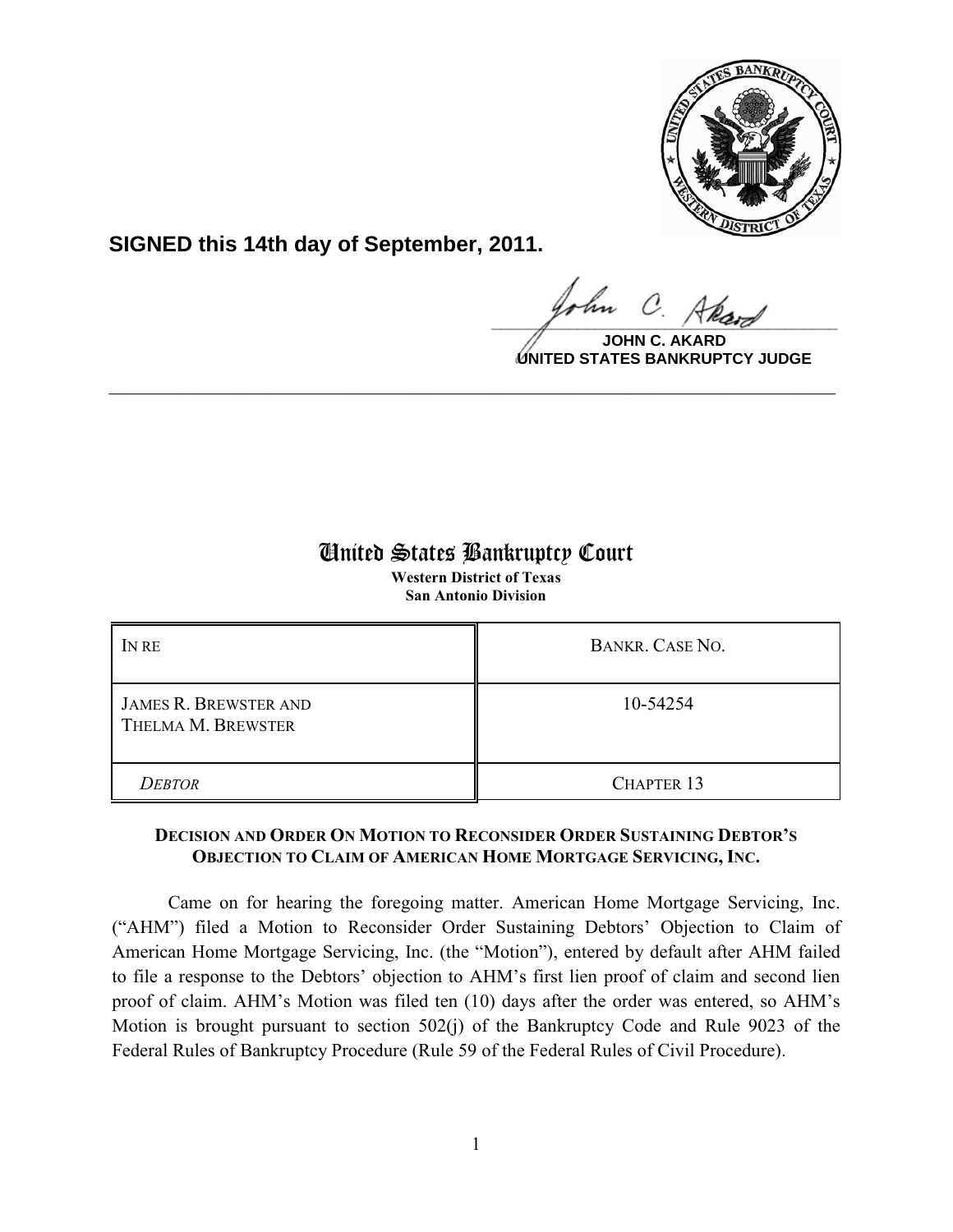AHM first argued that the order sustaining the Debtors' objection to AHM's claim should be vacated because the Debtors should be estopped to deny AHM's status as a secured creditor. AHM filed two secured proofs of claim in November 2010: 1) a first lien proof of claim in the amount of \$101,834.07; and 2) a second lien proof of claim in the amount of \$24,453.76. The Debtors' Amended Chapter 13 Plan ("Amended Plan") listed both of these claims as direct payments to AHM. The Amended plan also provided for payment of total pre-petition arrears of \$9,636.32 in connection with the first lien proof of claim. Finally, the Amended Plan provided that the monthly payments on AHM's claims would be held in trust by the Chapter 13 trustee until the Debtors' objections to those claims were resolved. The Debtors filed their objection to AHM's claims on the same day that they filed their Amended Plan. AHM did not file a response to the Debtors' objection to AHM's claims, and the court sustained the Debtors' objection by order entered on May 23, 2011. The Debtors' Amended Plan was confirmed on August 19, 2011. AHM argued that because the Debtors listed AHM as a secured creditor in their schedules and in their Amended Plan, they should be estopped to deny AHM's secured status and the court should not have sustained their objection.

AHM also argued that it was not properly served with the Debtor's claim objection pursuant to Rule 7004(b)(3) of Bankruptcy Rules. Rule 7004(b)(3) provides that service "[u]pon a domestic corporation is made by mailing a copy of the summons and complaint to the attention of an officer, a managing or general agent, or to any other agent authorized by appointment or by law…" The Debtors mailed their claim objection to the address listed on AHM's proofs of claim as the address to which notices should be sent; the Debtors also mailed their claim objection to attorney Hilary Bonial, who entered an appearance as AHM's authorized agent on November 9, 2010 (one day before AHM filed its first proof of claim in this case). AHM maintained that such service did not comply with Rule 7004(b)(3) because the Debtors' certificate of service did not indicate that the objection was served on "an officer, managing or general agent, or to any other agent authorized by appointment or by law."

The Debtors responded to AHM's Motion by arguing that AHM had failed to satisfy the Rule 59(e) standards for vacating the court's order sustaining the Debtors' objection. The Debtors also argued out that this court has previously rejected (in *In re Wilkinson*, Case No. 07- 50189 (Bankr. W.D. Tex. July 22, 2011)—another case where the creditor was represented by the same counsel as AHM) the very same argument that AHM has made here with respect to improper service under Rule 7004(b)(3).

## **Discussion**

AHM filed its Motion to Reconsider ten (10) days after this court's entry of the order sustaining the Debtors' objection to AHM's claims. AHM filed its Motion pursuant to section 502(j) of the Bankruptcy Code and Bankruptcy Rule 3008, which allow reconsideration of orders sustaining objections to claims "for cause." *See* 11 U.S.C. § 502(j); FED. R. BANKR. P. 3008. The Fifth Circuit has held that motions filed pursuant to Rule 3008, when filed within the time period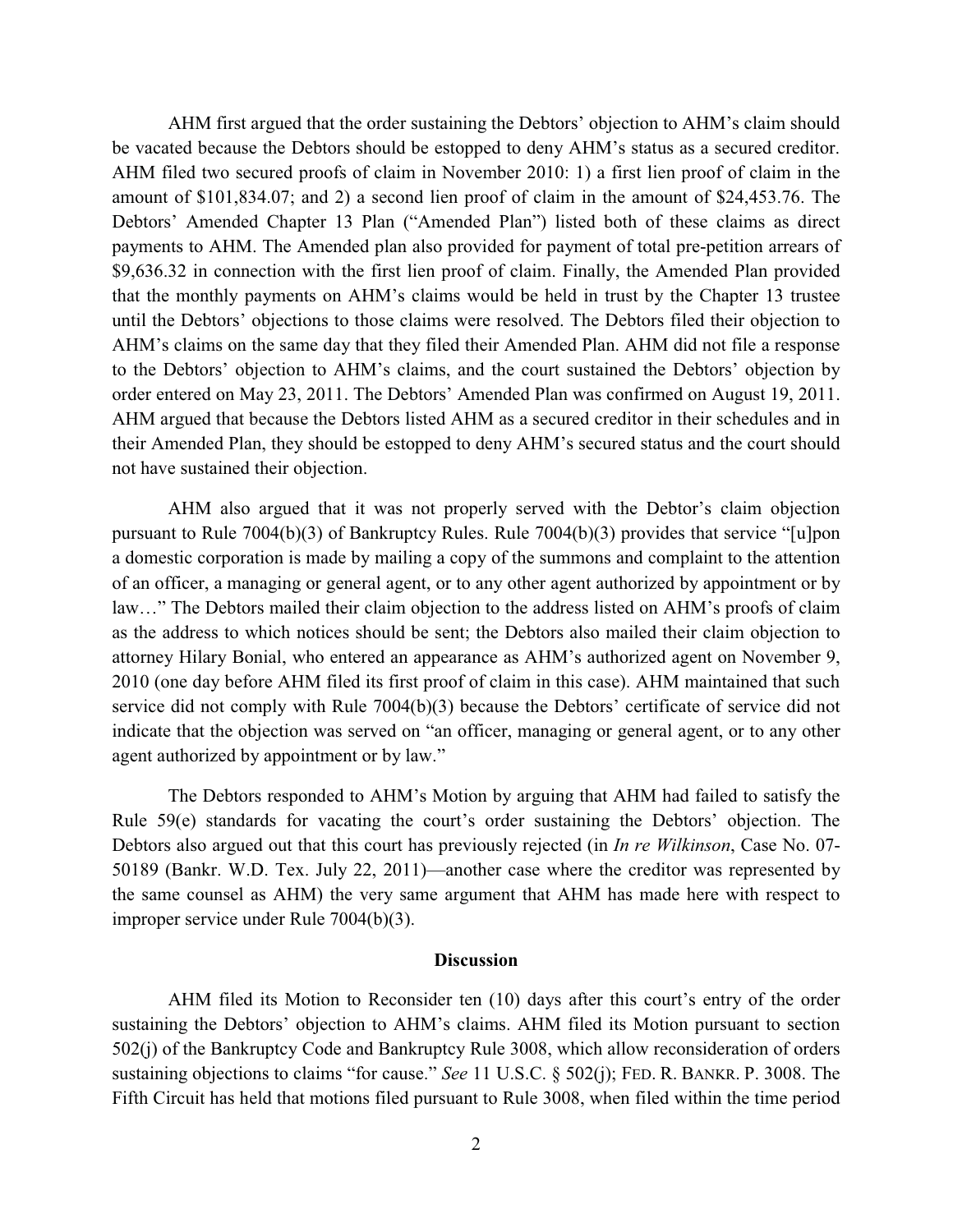prescribed by Rule 9023, are analogous to motions brought pursuant to Rule 9023. *S. Tex. Wildhorse Desert Invs., Inc. v. Tex. Commerce Bank-Rio Grande, N.A.*, 314 B.R. 107, 113-14 (S.D. Tex. 2004) (citing *In re Aguilar*, 861 F.2d 873, 874 (5th Cir. 1988)). Accordingly, the Rule 9023 standards for a new trial apply to AHM's motion here.

This court recently articulated the Rule 9023 standards in *In re Camp Arrowhead, Ltd.*, 451 B.R. 678, 691 (Bankr. W.D. Tex. 2011):

Federal Rule 59(e), made applicable in bankruptcies via Federal Rule of Bankruptcy Procedure 9023, allows parties to seek reconsideration of court orders by filing an serving a written motion within 14 days of the order. *See* FED. R. CIV. P. 59; FED. R. BANKR. P. 9023. 'Reconsideration is an "extraordinary remedy" that courts should us "sparingly."' *Shaw v. Hardberger*, 2010 U.S. Dist. LEXIS 3267, at \*4, 2010 WL 276124 (W.D. Tex. Jan. 15, 2010) (citation omitted). A court may amend or alter a previous judgment or order only when the movant clearly establishes some manifest error of law or fact justifying such an amendment. *See Waltman v. Int'l Paper Co.*, 875 F.2d 468, 473 (5th Cir. 1989) (citing *Keene Corp. v. Int'l Fidelity Ins. Co.*, 561 F. Supp. 656, 665 (N.D. Ill. 1982), *aff'd by* 735 F.2d 1367 (7th Cir. 1984)). In a recent case, the District Court for the Western District of Texas outlined the legal standards for the determination of a Rule 59(e) request as follows:

To prevail on a Rule 59(e) motion, the movant must show at least one of the following: (1) an intervening change in controlling law; (2) new evidence not previously available; or (3) the need to correct a clear or manifest error of law or fact or to prevent manifest injustice. *In re Benjamin Moore & Co.*, 318 F.3d 626, 629 (5th Cir. 2002). 'A motion to alter or amend the judgment under Rule 59(e) "must clearly establish either a manifest error of law or fact or must present newly discovered evidence" and "cannot be used to raise arguments which could, and should, have been made before the judgment issued."' *Rosensweig v. Azurix Corp.*, 332 F.3d 854, 863-64 (5th Cir. 2003) (quoting *Simon v. United States*, 891 F.2d 1154, 1159 (5th Cir. 1990)).

*Shaw v. Hardberger*, 2010 U.S. Dist. LEXIS 3267, at \*4-5.

*In re Camp Arrowhead*, 451 B.R. 678, 691 (Bankr. W.D. Tex. 2011). Here, AHM has claimed that the court committed a manifest error of law when it sustained the Debtors' objection because 1) the Debtors should have been estopped to deny AHM's secured status, and 2) AHM was improperly served with notice of the Debtors' claims objection.

Section 502(j) and its "cause" standard requires a movant to *first* establish some reason for disturbing the finality of the claims determination process – and simply claiming that one is now ready to present a valid basis for opposing a claim objection, without explaining why the claimant failed to present that defense in a timely fashion in the first place, falls short of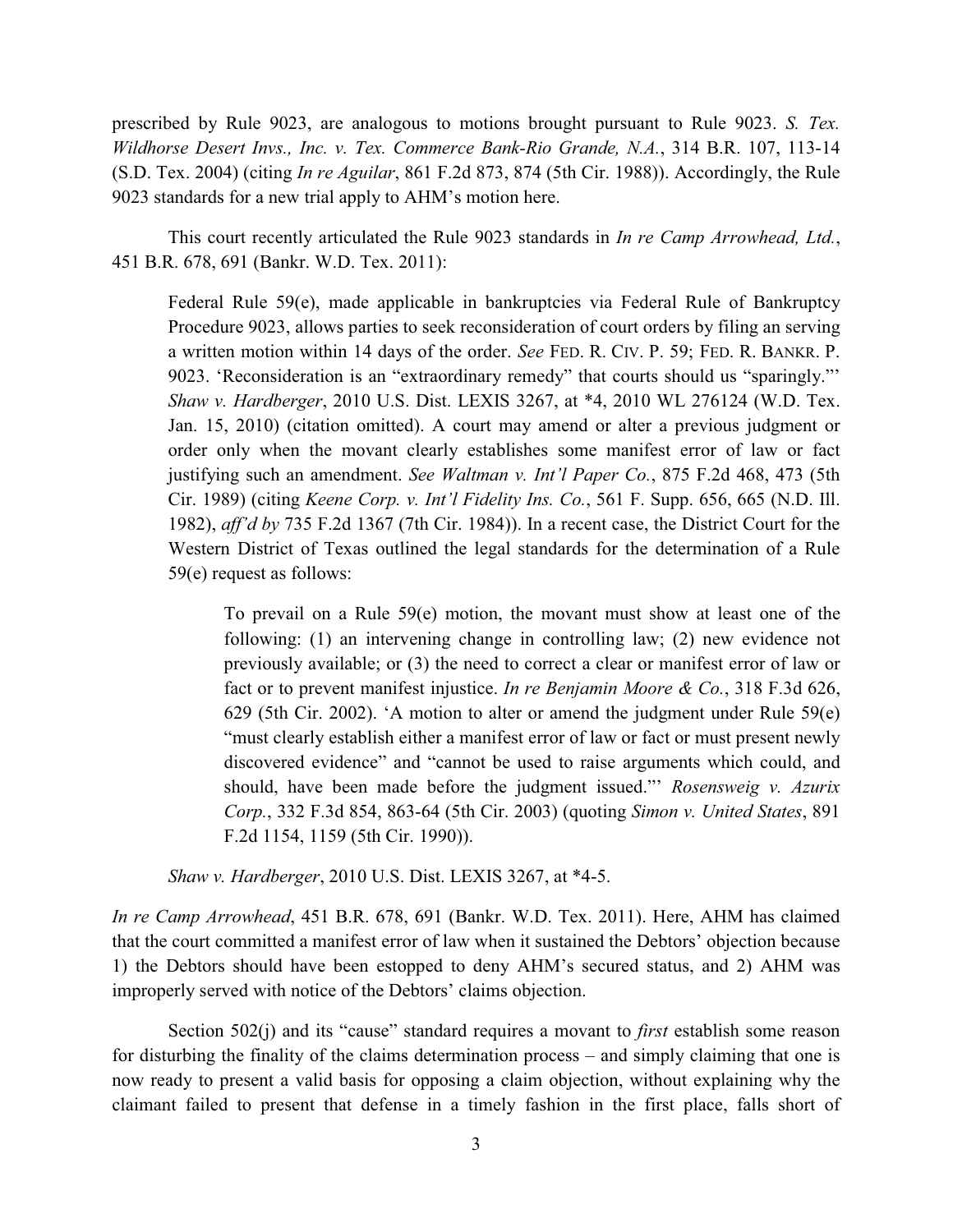establishing "cause." *See In re Gonzalez*, 2008 Bankr. LEXIS 1421, at \*4-5 (Bankr. W.D. Tex. May 7, 2008). Here, AHM's estoppel argument might have constituted a valid defense to the Debtors' claim objection. *See Jacobson v. Ormsby (In re Jacobson)*, No. 04-51572-RBK, 2006 U.S. Dist. LEXIS 70433, at \*54 (W.D. Tex. Sept. 26, 2006) ("Statements in bankruptcy schedules are executed under penalty of perjury and when offered against a debtor are eligible for treatment as judicial admissions …. A judicial admission is binding on the party making it and judicial admission may not be explained or controverted."). However, AHM failed to raise this argument before this court entered its order sustaining the Debtors' objection to AHM's claims. Accordingly, AHM may only raise this argument now if the court first determines that AHM has satisfied the Rule 9023 standards for a new trial.

As noted above, "'[a] motion to alter or amend the judgment under Rule 59(e) must clearly establish either a manifest error of law or fact or must present newly discovered evidence and cannot be used to raise arguments which could, and should, have been made before the judgment issued."' *In re Camp Arrowhead*, 451 B.R. 678, 691 (Bankr. W.D. Tex. 2011) (internal quotations and citations omitted). *See also Templet v. HydroChem Inc.*, 367 F.3d 473, 478-79 (5th Cir. 2004) (Rule 59(e) motions are "not the proper vehicle for rehashing evidence, legal theories, or arguments that could have been offered or raised before the entry of judgment."). Here, AHM cannot legitimately assert that its estoppel argument could not have been raised before the court entered its order sustaining the Debtors' objection to AHM's claim unless AHM first establishes that it was improperly served with the Debtors' claim objection and thus had no notice of it. In short, the success of AHM's motion depends upon the merits of AHM's improper service argument. $<sup>1</sup>$ </sup>

This court has previously addressed the same argument regarding improper service under Rule 7004(b)(3) that AHM raises here. *See In re Wilkinson*, Case No. 07-50189 (Bankr. W.D. Tex. July 22, 2011) (Docket No. 400). For the reasons stated in that decision, the court concludes that by mailing the objection to AHM's claims to Hilary Bonial—AHM's authorized agent (per the November 9, 2010 notice of appearance) as well as to the address listed by AHM on its proofs of claim as the address to which notice should be sent, the Debtors satisfied the requirements of Rule 7004(b)(3).

As a final note, this court has previously recognized that the decision to grant or deny a motion for a new trial under Rule 59 is determined by the equities of the case. As stated by the court in *In re Gonzalez*:

l

 $<sup>1</sup>$  At the hearing, AHM's counsel also suggested that it might be relieved from the court's order sustaining the</sup> Debtors' objection under an excusable neglect theory—found in Rule 60(b) of the Federal Rules of Civil Procedure. However, AHM presented no evidence in support of this argument. Counsel's statements concerning AHM's reasons for failing to timely respond to the Debtors' objection do not constitute evidence. *See, e.g., Skyline Corp. v. NLRB*, 613 F.2d 1328, 1337 (5th Cir. 1980).